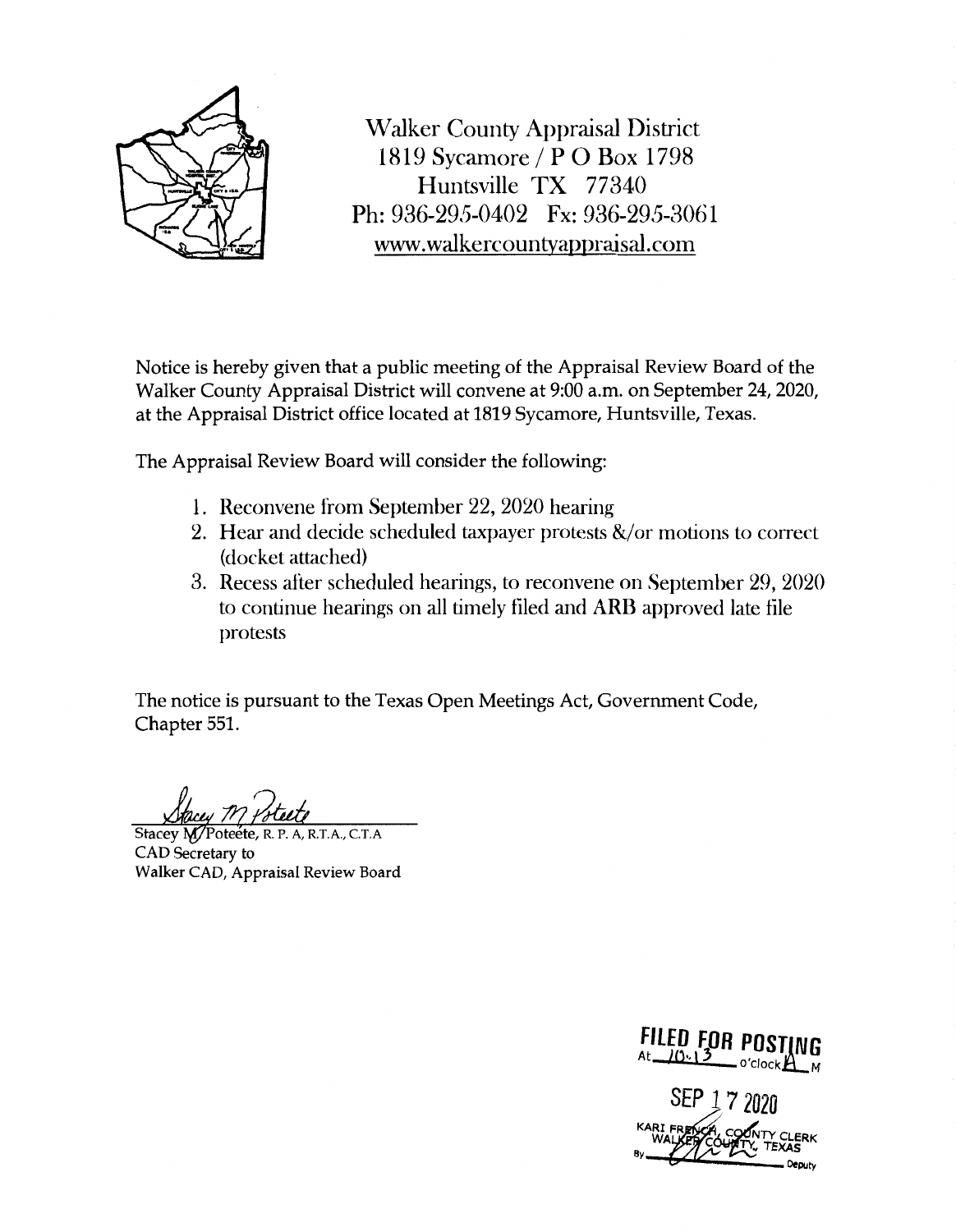## **ARB Protest Report - Active & Closed Cases** Page 1 812812020

| Panel | <b>Type</b> | Prop Use       | Case #    |       | Prop Id Taxpayer Name                             | Geo ID           |            | Agents Appraiser Meeting Appr | <b>Hearing Date</b> | <b>Meeting Date</b>                 | <b>Status</b> | Appraised |
|-------|-------------|----------------|-----------|-------|---------------------------------------------------|------------------|------------|-------------------------------|---------------------|-------------------------------------|---------------|-----------|
|       | <b>APP</b>  | <b>QLT 1.0</b> | 2020-2230 | 16501 | <b>RUSSELL GEORGE H</b><br><b>&amp; SUZANNE B</b> | 0188-127-0-21100 | <b>KAM</b> |                               | 09/24/2020 9:00     | Location: Walker County Appraisal D | PF            | 44,740    |
|       | <b>APP</b>  |                | 2020-2231 | 29412 | <b>RUSSELL GEORGE H</b><br>& SUZANNE B            | 4404-001-0-00600 | <b>BCS</b> |                               | 09/24/2020 9:00     | Location: Walker County Appraisal D | PF            | 295,190   |
|       | <b>APP</b>  | <b>QLT 1.5</b> | 2020-2232 | 29948 | <b>RUSSELL GEORGE H</b><br>& SUZANNE B            | 4700-029-0-00200 | <b>KAM</b> |                               | 09/24/2020 9:00     | Location: Walker County Appraisal D | PF            | 534,130   |
|       | <b>APP</b>  | <b>QLT 1.5</b> | 2020-2233 | 30279 | <b>RUSSELL GEORGE H</b><br>& SUZANNE B            | 4700-122-0-01900 | KIM        |                               | 09/24/2020 9:00     | Location: Walker County Appraisal D | PF            | 201,780   |
|       | <b>APP</b>  | QLT 5          | 2020-2234 | 30280 | <b>RUSSELL GEORGE H</b><br>& SUZANNE B            | 4700-122-0-02100 | <b>KAM</b> |                               | 09/24/2020 9:00     | Location: Walker County Appraisal D | PF            | 82,970    |
|       | <b>APP</b>  |                | 2020-2235 | 30444 | <b>RUSSELL GEORGE H</b><br>& SUZANNE B            | 4700-145-0-00600 | JU         |                               | 09/24/2020 9:00     | Location: Walker County Appraisal D | PF            | 46,160    |
|       | <b>APP</b>  |                | 2020-2236 | 30450 | <b>RUSSELL GEORGE H</b>                           | 4700-145-0-01200 | JU         |                               | 09/24/2020 9:00     | Location: Walker County Appraisal D | PF            | 46,100    |
|       | <b>APP</b>  | <b>QLT 1.0</b> | 2020-2237 | 30451 | <b>RUSSELL GEORGE H</b><br>& SUZANNE B            | 4700-145-0-01210 | <b>KAM</b> |                               | 09/24/2020 9:00     | Location: Walker County Appraisal D | PF            | 46,750    |
|       | <b>APP</b>  |                | 2020-2238 | 30466 | <b>RUSSELL GEORGE H</b><br>& SUZANNE B            | 4700-147-0-00700 | JU         |                               | 09/24/2020 9:00     | Location: Walker County Appraisal D | PF            | 300,000   |
|       | <b>APP</b>  |                | 2020-2239 | 15493 | <b>RUSSELL GEORGE H</b><br>& SUZANNE B            | 0073-127-0-00710 | <b>KAM</b> |                               | 09/24/2020 9:00     | Location: Walker County Appraisal D | PF            | 61,120    |
|       | <b>APP</b>  |                | 2020-2240 | 15494 | <b>RUSSELL GEORGE H</b><br>& SUZANNE B            | 0073-127-0-00800 | <b>KAM</b> |                               | 09/24/2020 9:00     | Location: Walker County Appraisal D | PF            | 227,510   |
|       | <b>APP</b>  |                | 2020-2241 | 20850 | <b>RUSSELL GEORGE H</b><br>& SUZANNE B            | 0548-128-0-00300 | <b>BCS</b> |                               | 09/24/2020 9:00     | Location: Walker County Appraisal D | PF            | 114,020   |
|       | <b>APP</b>  |                | 2020-2242 | 27901 | <b>RUSSELL GEORGE H</b><br><b>&amp; SUZANNE B</b> | 3800-009-0-00200 | <b>MLS</b> |                               | 09/24/2020 9:00     | Location: Walker County Appraisal D | PF            | 115,070   |
|       | <b>APP</b>  |                | 2020-2243 | 27905 | <b>RUSSELL GEORGE H</b><br>& SUZANNE B            | 3800-009-0-00600 | <b>MLS</b> |                               | 09/24/2020 9:00     | Location: Walker County Appraisal D | PF            | 95.840    |
|       | <b>APP</b>  |                | 2020-2244 | 27907 | <b>RUSSELL GEORGE H</b><br>& SUZANNE B            | 3800-009-0-00800 | <b>MLS</b> |                               | 09/24/2020 9:00     | Location: Walker County Appraisal D | PF            | 90,440    |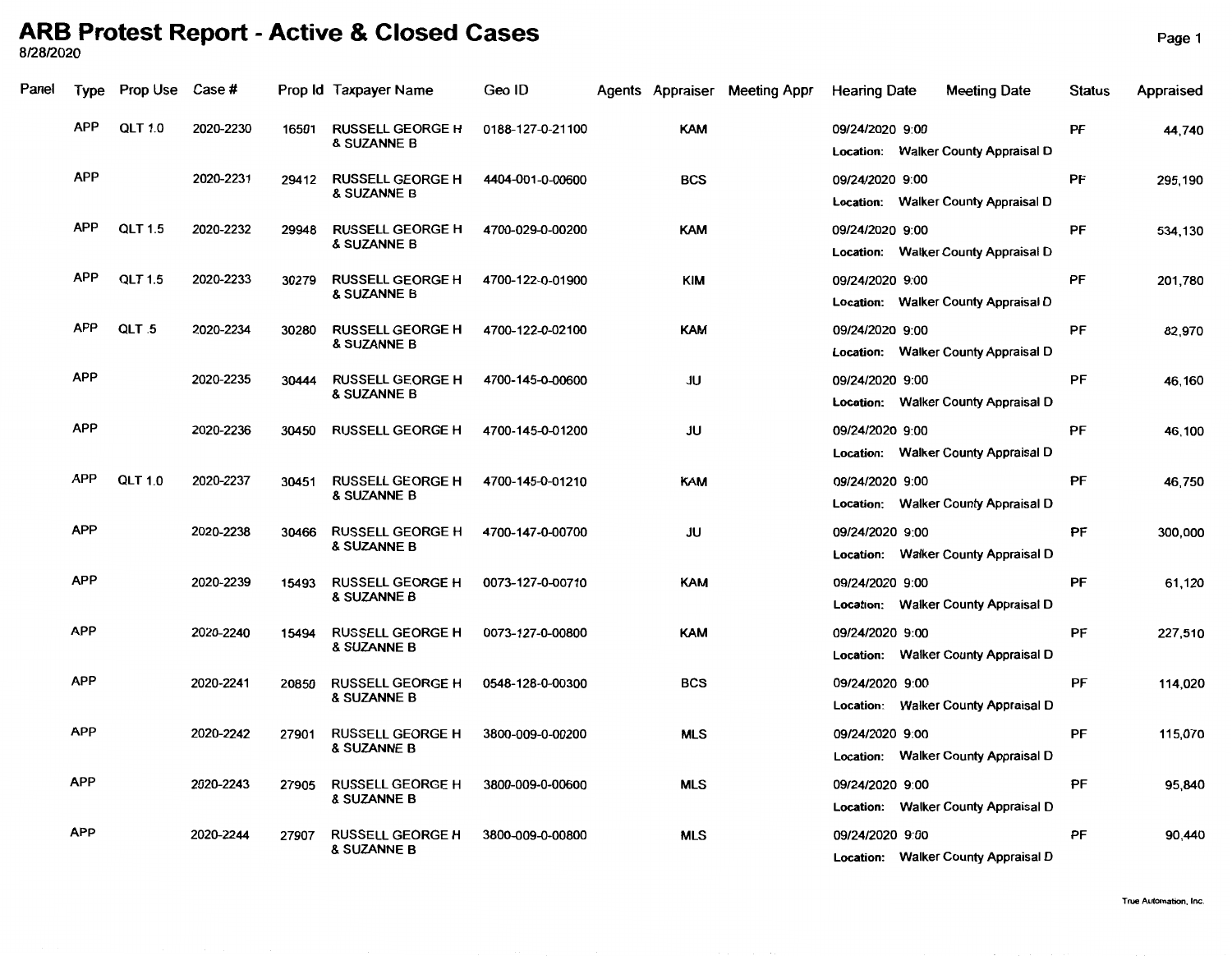## **ARB Protest Report - Active & Closed Cases** Page2 812812020

| Panel | <b>Type</b> | Prop Use       | <b>Case #</b> |       | Prop Id Taxpayer Name                  | Geo ID           |            | Agents Appraiser Meeting Appr | <b>Hearing Date</b> | <b>Meeting Date</b>                 | Status | Appraised |
|-------|-------------|----------------|---------------|-------|----------------------------------------|------------------|------------|-------------------------------|---------------------|-------------------------------------|--------|-----------|
|       | <b>APP</b>  |                | 2020-2245     | 29438 | <b>RUSSELL KENNETH L</b>               | 4404-004-0-00700 | <b>BCS</b> |                               | 09/24/2020 9:00     | Location: Walker County Appraisal D | PF     | 232,980   |
|       | <b>APP</b>  |                | 2020-2246     | 29444 | <b>RUSSELL GEORGE H</b><br>& SUZANNE B | 4404-004-0-01500 | <b>BCS</b> |                               | 09/24/2020 9:00     | Location: Walker County Appraisal D | PF     | 276,440   |
|       | <b>APP</b>  | <b>QLT 1.5</b> | 2020-2247     | 29760 | <b>RUSSELL GEORGE H</b><br>& SUZANNE B | 4700-005-0-00800 | <b>KIM</b> |                               | 09/24/2020 9:00     | Location: Walker County Appraisal D | PF     | 86,720    |
|       | <b>APP</b>  | <b>QLT 1.5</b> | 2020-2248     | 29903 | <b>RUSSELL GEORGE H</b><br>& SUZANNE B | 4700-022-0-00700 | KIM        |                               | 09/24/2020 9:00     | Location: Walker County Appraisal D | PF     | 513,220   |
|       | <b>APP</b>  |                | 2020-2249     | 29955 | <b>ETHICIAN</b><br><b>FOUNDATION</b>   | 4700-030-0-00400 | KIM        |                               | 09/24/2020 9:00     | Location: Walker County Appraisal D | PF     | 262,070   |
|       | <b>APP</b>  | QLT 1.0        | 2020-2250     | 29965 | <b>ETHICIAN</b><br><b>FOUNDATION</b>   | 4700-032-0-00200 | <b>KIM</b> |                               | 09/24/2020 9:00     | Location: Walker County Appraisal D | PF     | 346,580   |
|       | <b>APP</b>  |                | 2020-2251     | 30263 | <b>RUSSELL GEORGE H</b><br>& SUZANNE B | 4700-122-0-00200 | <b>KIM</b> |                               | 09/24/2020 9:00     | Location: Walker County Appraisal D | PF     | 89,520    |
|       | <b>APP</b>  |                | 2020-2252     | 30264 | <b>RUSSELL GEORGE H</b><br>& SUZANNE B | 4700-122-0-00300 | <b>KIM</b> |                               | 09/24/2020 9:00     | Location: Walker County Appraisal D | PF     | 84,870    |
|       | <b>APP</b>  |                | 2020-2253     | 30267 | <b>RUSSELL GEORGE H</b><br>& SUZANNE B | 4700-122-0-00600 | KIM        |                               | 09/24/2020 9:00     | Location: Walker County Appraisal D | PF     | 302,760   |
|       | <b>APP</b>  |                | 2020-2254     | 30268 | <b>RUSSELL GEORGE H</b><br>& SUZANNE B | 4700-122-0-00800 | <b>KIM</b> |                               | 09/24/2020 9:00     | Location: Walker County Appraisal D | PF     | 174,840   |
|       | <b>APP</b>  |                | 2020-2255     | 30271 | <b>RUSSELL GEORGE H</b><br>& SUZANNE B | 4700-122-0-01100 | <b>KIM</b> |                               | 09/24/2020 9:00     | Location: Walker County Appraisal D | PF     | 77,100    |
|       | <b>APP</b>  |                | 2020-2256     | 30278 | <b>RUSSELL GEORGE H</b><br>& SUZANNE B | 4700-122-0-01800 | <b>KIM</b> |                               | 09/24/2020 9:00     | Location: Walker County Appraisal D | PF     | 143,820   |
|       | <b>APP</b>  |                | 2020-2257     | 30281 | <b>RUSSELL GEORGE H</b><br>& SUZANNE B | 4700-122-0-02200 | <b>KIM</b> |                               | 09/24/2020 9:00     | Location: Walker County Appraisal D | PF     | 109,600   |
|       | <b>APP</b>  |                | 2020-2258     | 30282 | <b>RUSSELL GEORGE H</b><br>& SUZANNE B | 4700-122-0-02300 | <b>KIM</b> |                               | 09/24/2020 9:00     | Location: Walker County Appraisal D | PF     | 140,670   |
|       | <b>APP</b>  |                | 2020-2259     | 30283 | <b>RUSSELL GEORGE H</b><br>& SUZANNE B | 4700-122-0-02400 | <b>KIM</b> |                               | 09/24/2020 9:00     | Location: Walker County Appraisal D | PF     | 210,410   |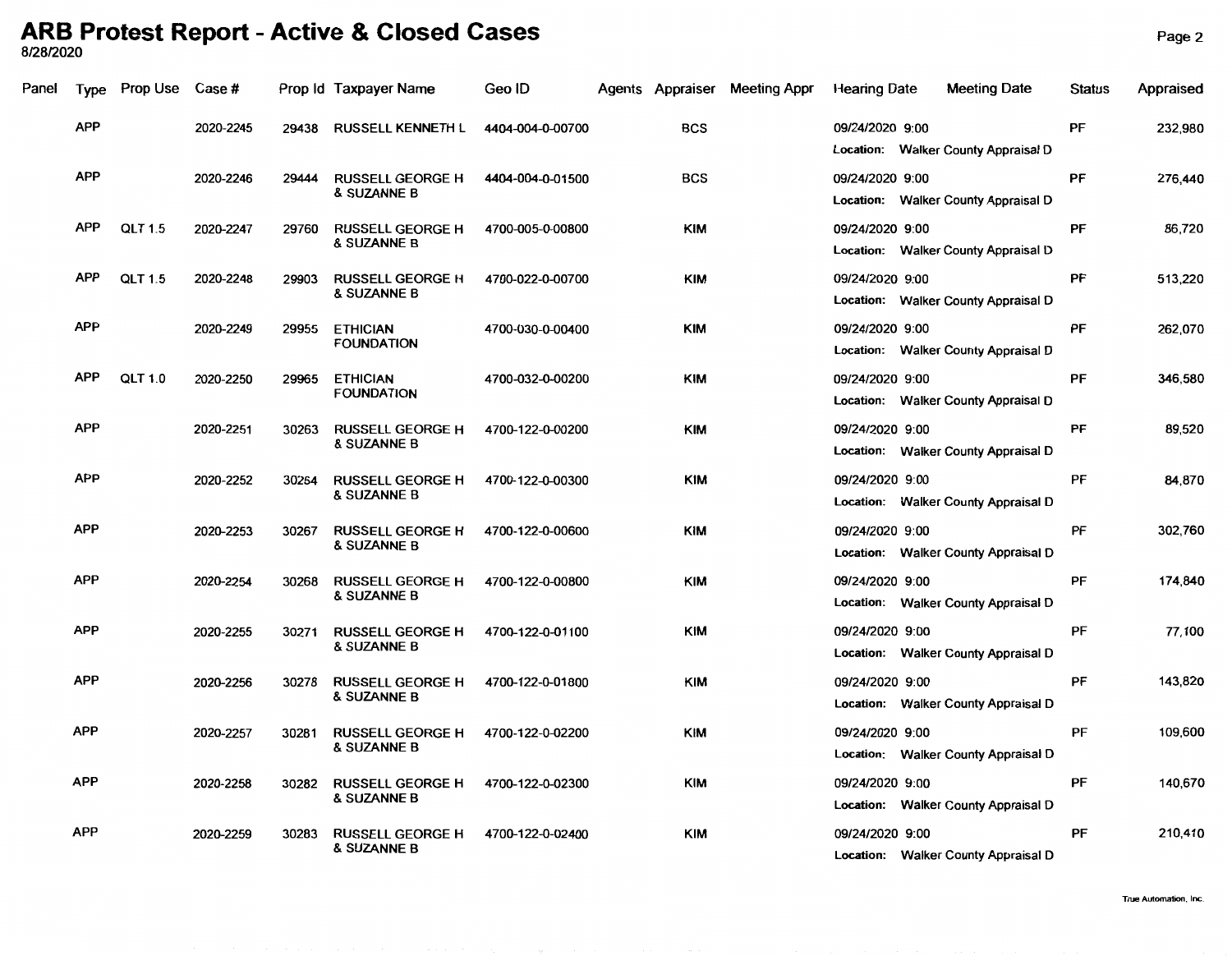## **ARB Protest Report - Active & Closed Cases** Page3 8/28/2020

| Panel | Type       | Prop Use | Case #    |       | Prop Id Taxpayer Name                             | Geo ID           |            | Agents Appraiser Meeting Appr | <b>Heanng Date</b> | <b>Meeting Date</b>                 | <b>Status</b> | Appraised |
|-------|------------|----------|-----------|-------|---------------------------------------------------|------------------|------------|-------------------------------|--------------------|-------------------------------------|---------------|-----------|
|       | <b>APP</b> |          | 2020-2260 | 30421 | <b>RUSSELL GEORGE H</b><br><b>&amp; SUZANNE B</b> | 4700-143-0-00400 | <b>KIM</b> |                               | 09/24/2020 9:00    | Location: Walker County Appraisal D | PF            | 82,850    |
|       | <b>APP</b> |          | 2020-2261 | 30422 | <b>RUSSELL GEORGE H</b><br>& SUZANNE B            | 4700-143-0-00500 | <b>KIM</b> |                               | 09/24/2020 9:00    | Location: Walker County Appraisal D | PF            | 117,160   |
|       | <b>APP</b> |          | 2020-2262 | 30430 | <b>RUSSELL GEORGE H</b><br>& SUZANNE B            | 4700-144-0-00100 | <b>KIM</b> |                               | 09/24/2020 9:00    | Location: Walker County Appraisal D | PF            | 134,490   |
|       | <b>APP</b> |          | 2020-2263 | 30431 | <b>RUSSELL GEORGE H</b><br>& SUZANNE B            | 4700-144-0-00200 | <b>KIM</b> |                               | 09/24/2020 9:00    | Location: Walker County Appraisal D | PF            | 68,960    |
|       | <b>APP</b> |          | 2020-2264 | 30436 | <b>RUSSELL GEORGE H</b><br>& SUZANNE B            | 4700-144-0-00800 | <b>KIM</b> |                               | 09/24/2020 9:00    | Location: Walker County Appraisal D | PF            | 107,120   |
|       | <b>APP</b> |          | 2020-2265 | 30437 | <b>RUSSELL GEORGE H</b><br><b>&amp; SUZANNE B</b> | 4700-144-0-00900 | <b>KIM</b> |                               | 09/24/2020 9:00    | Location: Walker County Appraisal D | PF            | 93,130    |
|       | <b>APP</b> |          | 2020-2266 | 30441 | <b>RUSSELL GEORGE H</b><br><b>&amp; SUZANNE B</b> | 4700-145-0-00300 | <b>KIM</b> |                               | 09/24/2020 9:00    | Location: Walker County Appraisal D | PF            | 86,450    |
|       | <b>APP</b> |          | 2020-2267 | 30442 | <b>RUSSELL GEORGE H</b><br>& SUZANNE B            | 4700-145-0-00400 | <b>KIM</b> |                               | 09/24/2020 9:00    | Location: Walker County Appraisal D | PF            | 195,540   |
|       | <b>APP</b> |          | 2020-2268 | 30443 | <b>RUSSELL GEORGE H</b><br><b>&amp; SUZANNE B</b> | 4700-145-0-00500 | <b>KIM</b> |                               | 09/24/2020 9:00    | Location: Walker County Appraisal D | PF            | 72,840    |
|       | <b>APP</b> |          | 2020-2269 | 30447 | <b>RUSSELL GEORGE H</b><br>& SUZANNE B            | 4700-145-0-00900 | KIM        |                               | 09/24/2020 9:00    | Location: Walker County Appraisal D | PF            | 126,320   |
|       | APP        |          | 2020-2270 | 30448 | <b>RUSSELL GEORGE H</b><br>& SUZANNE B            | 4700-145-0-01000 | <b>KIM</b> |                               | 09/24/2020 9:00    | Location: Walker County Appraisal D | PF            | 110,710   |
|       | <b>APP</b> |          | 2020-2271 | 30449 | <b>RUSSELL GEORGE H</b><br><b>&amp; SUZANNE B</b> | 4700-145-0-01100 | <b>KIM</b> |                               | 09/24/2020 9:00    | Location: Walker County Appraisal D | PF            | 133,380   |
|       | <b>APP</b> |          | 2020-2272 | 30452 | RUSSELL GEORGE H<br>& SUZANNE B                   | 4700-145-0-01300 | KIM        |                               | 09/24/2020 9:00    | Location: Walker County Appraisal D | PF            | 81,670    |
|       | <b>APP</b> |          | 2020-2273 | 30453 | <b>RUSSELL GEORGE H</b><br>& SUZANNE B            | 4700-145-0-01400 | KIM        |                               | 09/24/2020 9:00    | Location: Walker County Appraisal D | PF            | 125,550   |
|       | <b>APP</b> |          | 2020-2274 | 30454 | <b>RUSSELL GEORGE H</b><br>& SUZANNE B            | 4700-145-0-01500 | KIM        |                               | 09/24/2020 9:00    | Location: Walker County Appraisal D | PF            | 92,260    |

**True Automation, Inc.**